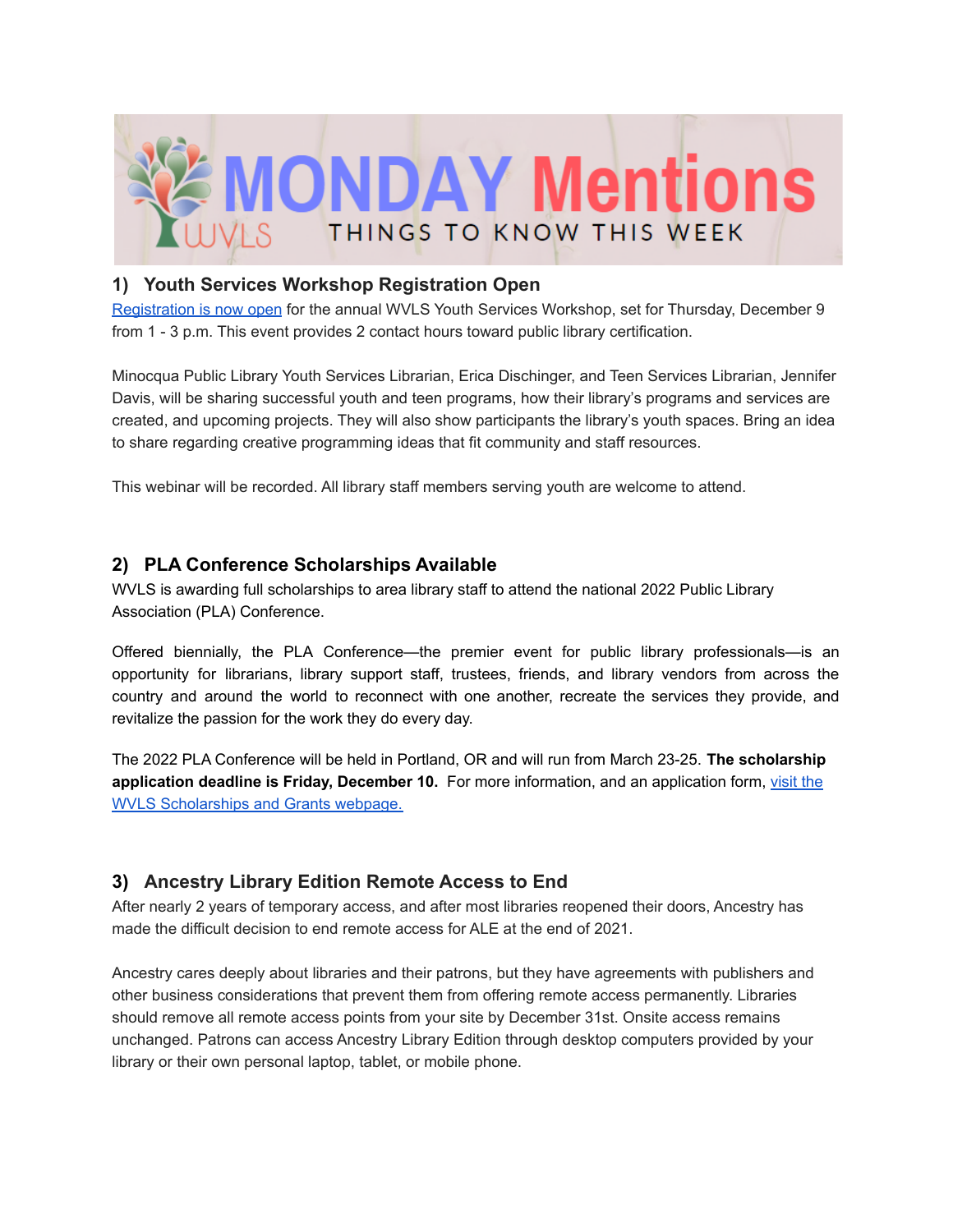For customers who want to maintain remote access, HeritageQuest Online, powered by Ancestry, continues to offer the best solution. HeritageQuest Online is available through Badgerlink at [Badgerlink.net.](http://badgerlink.net/)

# **4) Registration Open for 'Power Up' Conference**

2022 Power Up Pop-ups: A (mini) Leadership Conference for Youth Services Managers & Staff, will happen online on February 21 – March 4, 2022. A series of one-hour virtual presentations will take place throughout these two weeks. Session topics include: building a great youth staff, book challenges, bringing teens in the library, and more.

Registration fees are factored on a sliding scale, based on income, from \$0-\$200. The programs and registration information are all [available](https://ischool.wisc.edu/continuing-education/power-up/2022) here.

# **5) This Week's Webinars**

- Library Design [Institute](https://vshow.on24.com/vshow/LJDIS113021/registration/20304) 10 a.m. on Tuesday, Nov. 30
- Creating a Healthy Culture with Conduct, [Communication,](https://us02web.zoom.us/webinar/register/WN_8DLHg19gTOa0N2OoFR-8sg) and Conflict Resolution 1 p.m. on Tuesday, Nov. 30
- Creating an Effective Volunteer [Handbook](https://register.gotowebinar.com/rt/6315232368701569040) 1 p.m. on Wednesday, Dec. 1
- [Beanstack:](https://zoobean.zoom.us/webinar/register/WN_jkQxGBLOQwakhQdw3gq4DA?timezone_id=America%2FChicago) How to Set Up an Awesome Winter Reading Challenge 1 p.m. on Thursday, Dec. 2

# **6) Librarian's Toolkit for Digital Observation, Assessment, and Analysis Survey**

This fall, Madison Public Library, Skokie Public Library, and Waupaca Public Library embarked on the initial design phases of a new IMLS Leadership Project. They are seeking to design a Librarian's Toolkit for Digital Observation, Assessment, and Analysis for observing hands-on, open ended programming. There are a lot of considerations around technology, accessibility, and data to be considered while developing these tools. That is where the grant team hopes you can help.

The first phase of this project is to complete an environmental survey of current library technology needs and barriers that will inform the development plan of the toolkit. Please [consider](https://www.surveymonkey.com/r/IMLSLibrariansToolkit) taking this short survey to help inform development considerations for the project.

# **7) Reminders**

The Wisconsin Department of Public Instruction (DPI) is pleased to announce that applications for the Nita M. Lowery 21st Century Community Learning Center (21st CCLC) grant competition are available for the 2022-23 school year. The 21st CCLC grant is a federal grant that funds before-school, after-school, and summer programs across the state of Wisconsin. The purposes of the program are to:

● Provide opportunities for academic enrichment to help students, particularly students attending low-performing schools, to meet challenging state academic standards